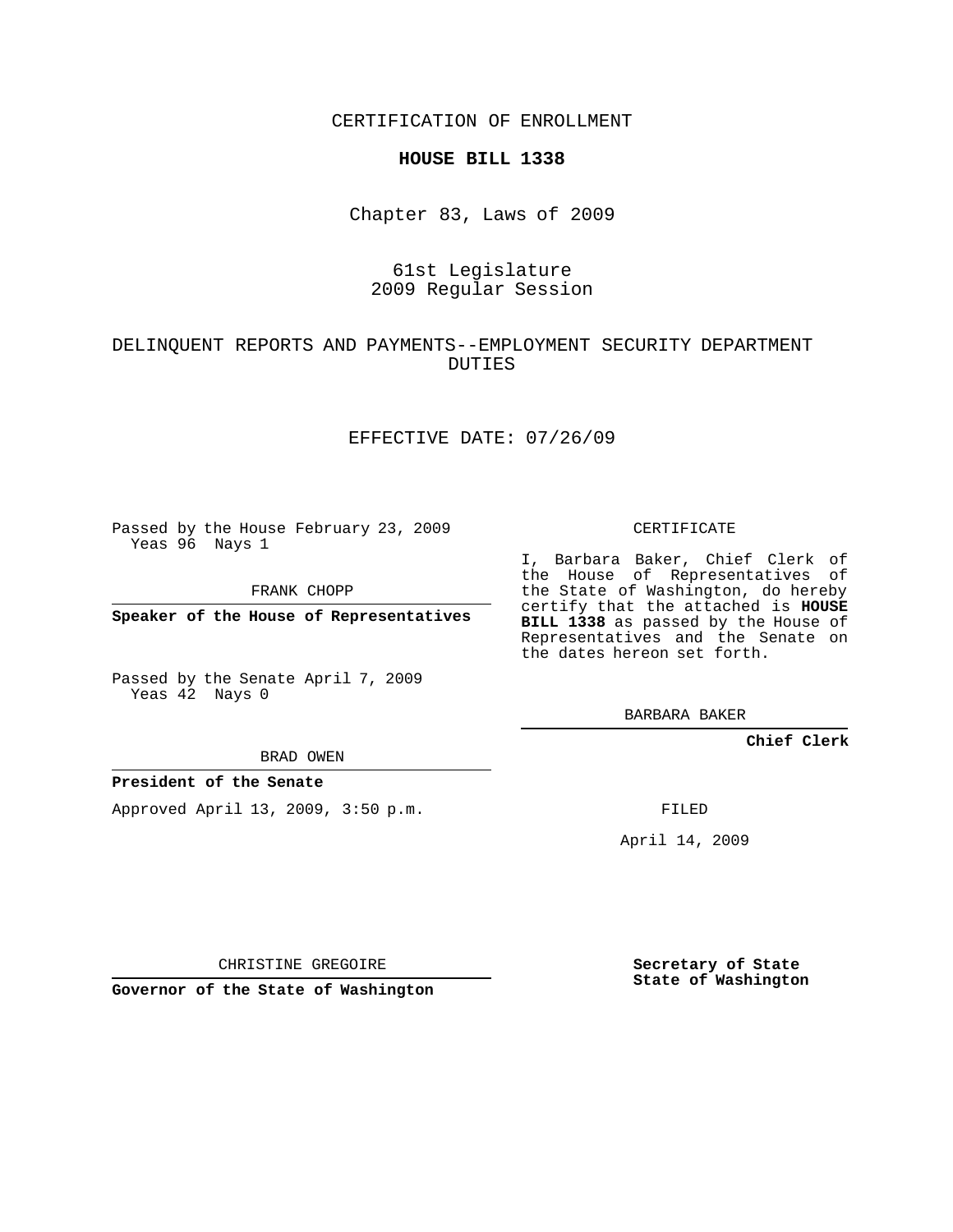# **HOUSE BILL 1338** \_\_\_\_\_\_\_\_\_\_\_\_\_\_\_\_\_\_\_\_\_\_\_\_\_\_\_\_\_\_\_\_\_\_\_\_\_\_\_\_\_\_\_\_\_

\_\_\_\_\_\_\_\_\_\_\_\_\_\_\_\_\_\_\_\_\_\_\_\_\_\_\_\_\_\_\_\_\_\_\_\_\_\_\_\_\_\_\_\_\_

Passed Legislature - 2009 Regular Session

## **State of Washington 61st Legislature 2009 Regular Session**

**By** Representatives Conway, Condotta, Wood, Armstrong, Hunt, Green, Williams, Crouse, Moeller, Chandler, Chase, Simpson, and Kelley; by request of Employment Security Department

Read first time 01/19/09. Referred to Committee on Commerce & Labor.

 1 AN ACT Relating to expanding industries that qualify for good cause 2 for late filing of reports, contributions, penalties, or interest; 3 amending RCW 50.29.010; and creating a new section.

4 BE IT ENACTED BY THE LEGISLATURE OF THE STATE OF WASHINGTON:

 5 **Sec. 1.** RCW 50.29.010 and 2002 c 149 s 11 are each amended to read 6 as follows:

7 As used in this chapter:

8 (1) "Computation date" means July 1st of any year;

 9 (2) "Cut-off date" means September 30th next following the 10 computation date;

11 (3) "Qualification date" means April 1st of the second year 12 preceding the computation date;

13 (4) "Rate year" means the calendar year immediately following the 14 computation date;

15 (5) "Payroll" means all wages (as defined for contribution 16 purposes) paid by an employer to individuals in his or her employment;

17 (6) "Qualified employer" means any employer who (a) reported some 18 employment in the twelve-month period beginning with the qualification 19 date, (b) had no period of four or more consecutive calendar quarters